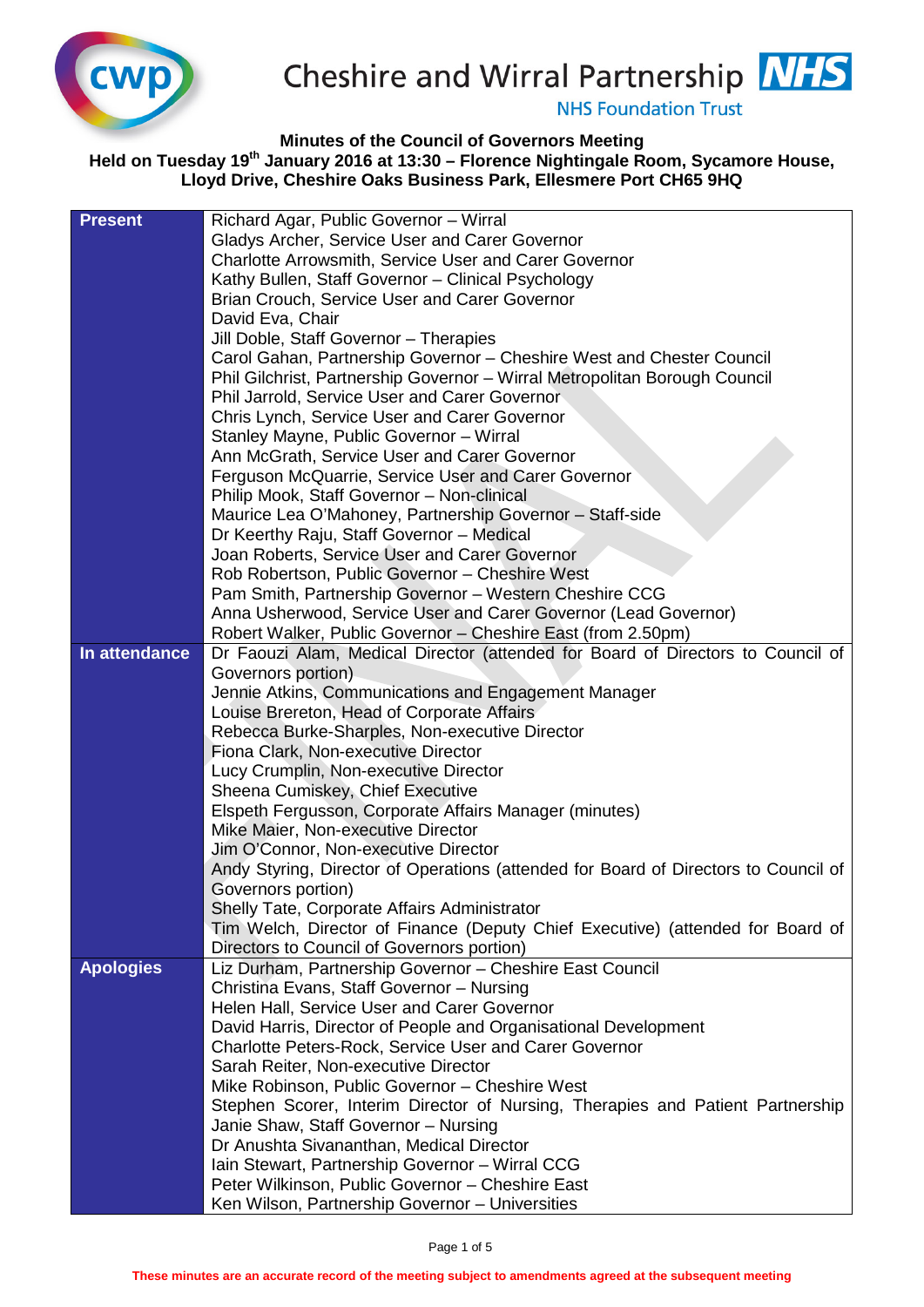| <b>Ref</b> | <b>Minutes</b>                                                                                                                                                                                                  | <b>Action</b> |
|------------|-----------------------------------------------------------------------------------------------------------------------------------------------------------------------------------------------------------------|---------------|
|            | Welcome, apologies for absence and quoracy                                                                                                                                                                      |               |
| 2015/16/86 | David Eva welcomed everyone to the meeting. The meeting was<br>agreed as quorate. Apologies were noted as above.                                                                                                |               |
|            | <b>Meeting Guidelines</b>                                                                                                                                                                                       |               |
| 2015/16/87 | The meeting guidelines were agreed.                                                                                                                                                                             |               |
|            | <b>Declarations of Interest</b>                                                                                                                                                                                 |               |
| 2015/16/88 | There were no declarations of interest declared.                                                                                                                                                                |               |
|            | <b>Chair's Announcements</b>                                                                                                                                                                                    |               |
| 2015/16/89 | There were no chair's announcements due to the strategic nature of<br>the Board of Directors to Council of Governors portion of the meeting<br>and any updates would be picked up during this section.          |               |
|            | <b>Lead Governor Announcements</b>                                                                                                                                                                              |               |
|            |                                                                                                                                                                                                                 |               |
|            | Anna Usherwood delivered the following announcements;                                                                                                                                                           |               |
| 2015/16/90 | Anna updated the council in relation to the upcoming by-                                                                                                                                                        |               |
|            | election; she advised that the original timetable dates are in<br>the process of being revised due to ongoing discussions with<br>Idox regarding the implementation of electronic voting in the<br>by-election. |               |
|            | <b>Chief Executive Announcements</b>                                                                                                                                                                            |               |
| 2015/16/91 | There were no chief executive announcements due to the strategic<br>nature of the Board of Directors to Council of Governors portion of<br>the meeting and any updates would be picked up during this section.  |               |
|            | <b>Governor Updates</b>                                                                                                                                                                                         |               |
| 2015/16/92 | Ann McGrath advised that she and Fergie McQuarrie had attended<br>PLACE visit refresher training earlier in the day and PLACE visits for<br>the year were due to commence in due course.                        |               |
|            | Minutes of the previous Council of Governors meetings held 2nd<br>December 2015                                                                                                                                 |               |
| 2015/16/93 | The minutes of the meeting held on $2^{nd}$ December 2015 were<br>accepted as a true and accurate record subject to the following<br>amendments;                                                                |               |
|            |                                                                                                                                                                                                                 |               |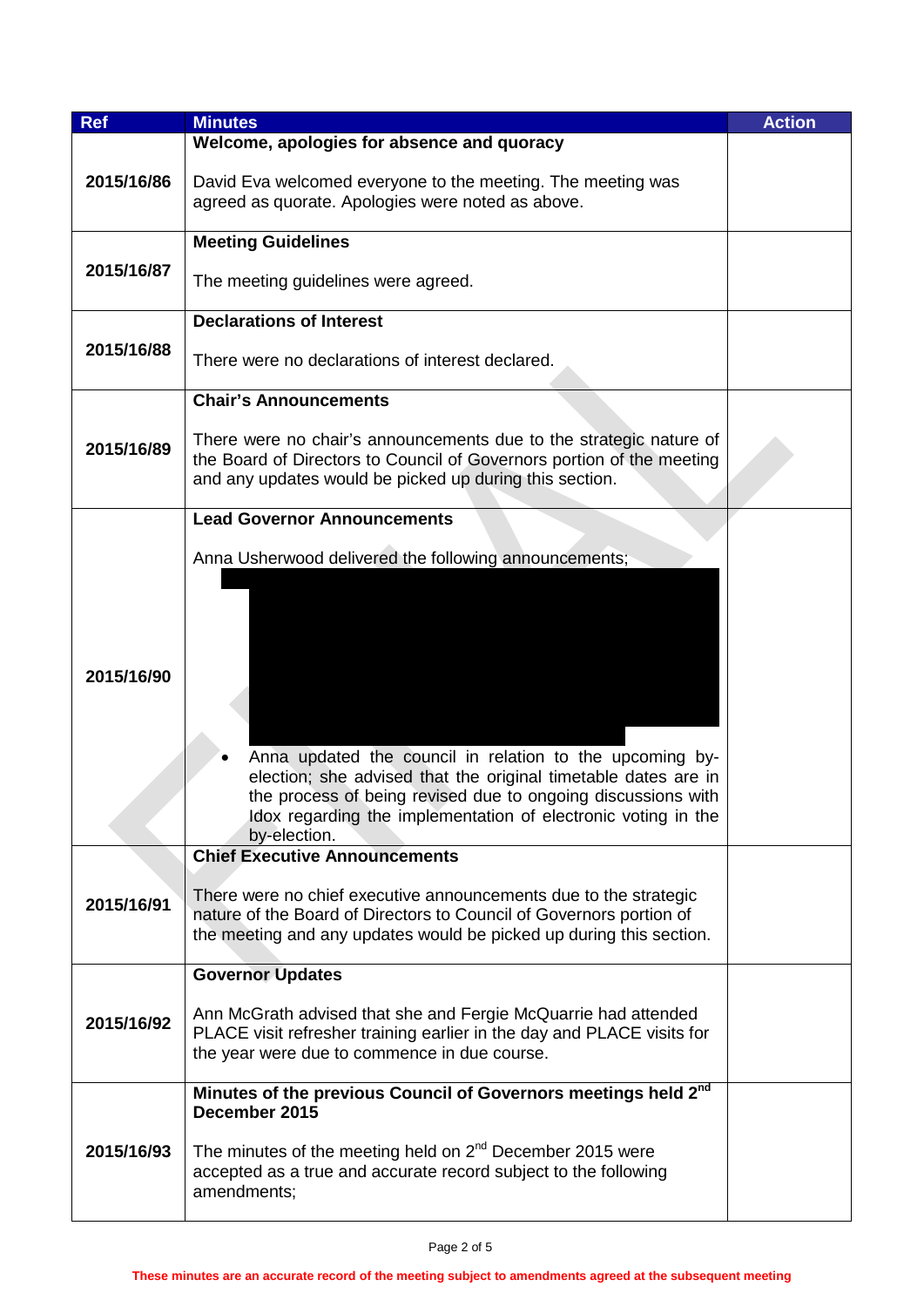|            | On page 8, there were some missing words in relation to IAPT<br>waiting times which should read; part of the work already done<br>around waiting lists was to contact all people on the list to advise<br>them of the wait and ensure that they still wished to proceed with<br>treatment.                                                                                                                                                                                                              |  |
|------------|---------------------------------------------------------------------------------------------------------------------------------------------------------------------------------------------------------------------------------------------------------------------------------------------------------------------------------------------------------------------------------------------------------------------------------------------------------------------------------------------------------|--|
|            | <b>Matters arising and action points</b>                                                                                                                                                                                                                                                                                                                                                                                                                                                                |  |
|            | It was confirmed that the below actions remained open and<br>responses from governors were still awaited;                                                                                                                                                                                                                                                                                                                                                                                               |  |
|            | 2015/16/53<br>2015/16/66<br>2015/16/77<br>2015/16/84                                                                                                                                                                                                                                                                                                                                                                                                                                                    |  |
|            | The below updates were noted;                                                                                                                                                                                                                                                                                                                                                                                                                                                                           |  |
| 2015/16/94 | 2015/16/68<br>AS to speak to FMcQ to ascertain the details of the<br>issue and ensure a remedy is sought. - Update to be requested from<br>Andy Styring.                                                                                                                                                                                                                                                                                                                                                |  |
|            | All governors interested in participating in work to<br>2015/16/77<br>influence stakeholders to contact EF or LB to advise. - Louise<br>Brereton advised that the Communications Team were in the process<br>of identifying possible meetings for governors to attend and these<br>would be circulated to interested governors. Any interested governors<br>were invited to contact the Corporate Affairs Team.                                                                                         |  |
|            | All other action points were noted as completed.                                                                                                                                                                                                                                                                                                                                                                                                                                                        |  |
|            | <b>Council of Governors 2015/16 Business Cycle</b>                                                                                                                                                                                                                                                                                                                                                                                                                                                      |  |
| 2015/16/95 | The business cycle was noted.                                                                                                                                                                                                                                                                                                                                                                                                                                                                           |  |
|            | <b>Chair's Appointment process</b>                                                                                                                                                                                                                                                                                                                                                                                                                                                                      |  |
|            | David Eva left the meeting for this item.                                                                                                                                                                                                                                                                                                                                                                                                                                                               |  |
| 2015/16/96 | Anna Usherwood updated the Council of the procedure and<br>processes in place for the appointment of a new chair. She advised<br>that recruitment was underway and meeting dates had been<br>arranged for the Nominations Committee. The final interview date<br>had been arranged for 21 <sup>st</sup> March 2016. The April 2016 Council of<br>Governors will receive the recommendation of the Nominations<br>Committee for the preferred candidate and will be asked to approve<br>the appointment. |  |
|            | The Council of Governors resolved to note the report                                                                                                                                                                                                                                                                                                                                                                                                                                                    |  |
| 2015/16/97 | Update on changes to the Council of Governors and elections                                                                                                                                                                                                                                                                                                                                                                                                                                             |  |
|            | Anna had previously covered this aspect within the Lead Governors<br>announcements.                                                                                                                                                                                                                                                                                                                                                                                                                     |  |
| 2015/16/98 | <b>Council of Governors Sub-committees/ Group minutes/notes</b>                                                                                                                                                                                                                                                                                                                                                                                                                                         |  |
|            | a. Nominations and Remuneration Committee (minutes of<br>meeting of 2 <sup>nd</sup> December 2015)                                                                                                                                                                                                                                                                                                                                                                                                      |  |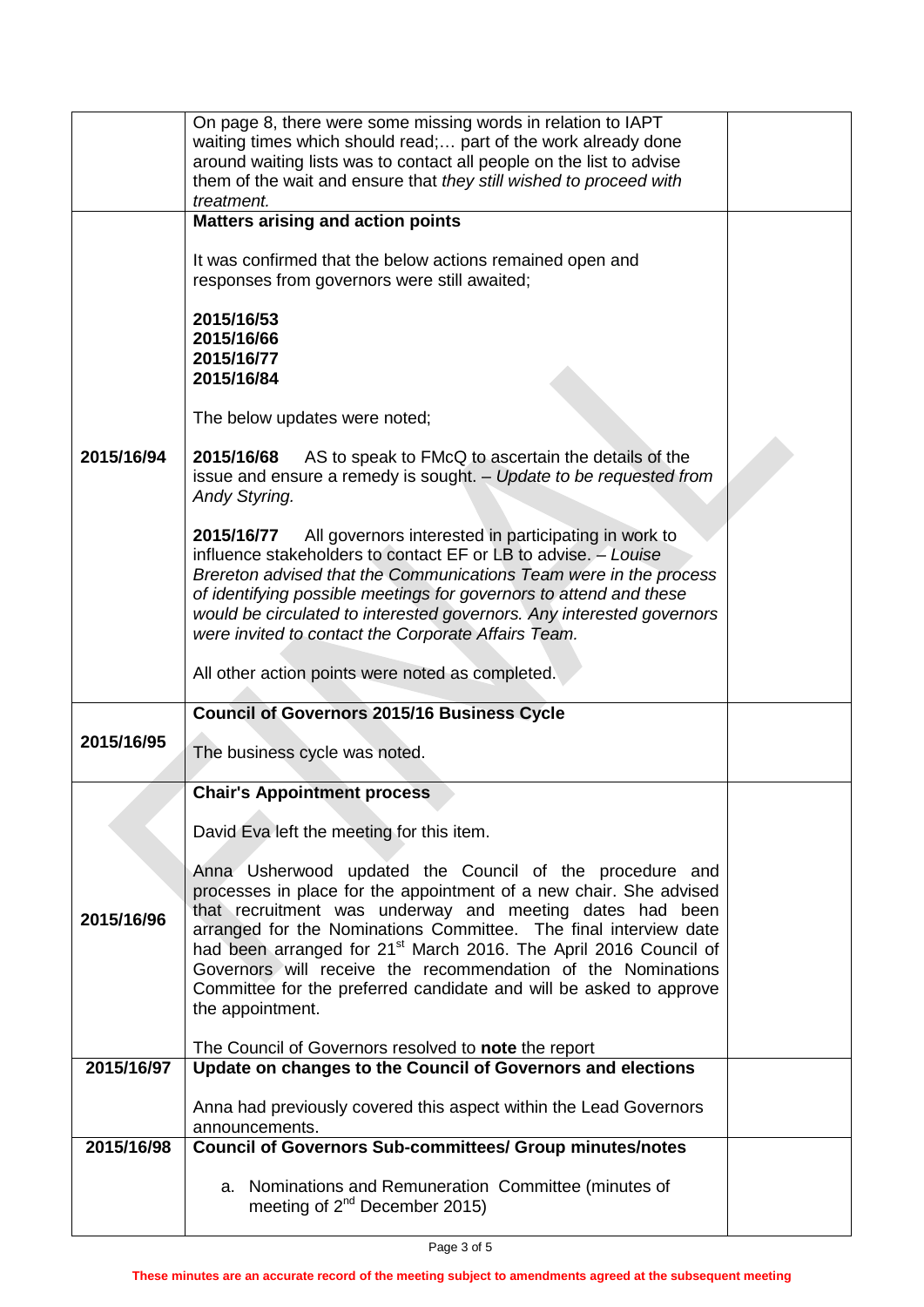|            | The minutes were noted.                                                                                                                                                                                                                                                                                                                                                                                                                                                                                                  |                                                              |
|------------|--------------------------------------------------------------------------------------------------------------------------------------------------------------------------------------------------------------------------------------------------------------------------------------------------------------------------------------------------------------------------------------------------------------------------------------------------------------------------------------------------------------------------|--------------------------------------------------------------|
|            | b. Membership and Development sub-committee (meeting of 9 <sup>th</sup><br>December 2015)                                                                                                                                                                                                                                                                                                                                                                                                                                |                                                              |
|            | Fergie McQuarrie provided the Council with an update on the primary<br>actions from the December meeting of the Sub Committee.                                                                                                                                                                                                                                                                                                                                                                                           |                                                              |
|            | There was some discussion around the publication of Governors<br>personal email addresses to enable; it was advised that CWP would<br>never distribute personal email addresses to protect their privacy, but<br>if governors would like to provide their contact details directly to<br>members, that would be their own decision. The Trust website has<br>been updated to make the generic governor@cwp.nhs.uk email<br>address more prominent to facilitate member engagement.                                       |                                                              |
|            | Discussion also took place regarding a pre-meeting of governors<br>prior to Council meetings. Informal networking during the lunch period<br>was discussed as an opportunity to discuss issues. It was discussed<br>that an informal pre-meeting this would assist new governors in<br>understanding their role and the way in which the Council of<br>Governors works.                                                                                                                                                  |                                                              |
|            | Action: Membership and Development Sub Committee to further<br>consider the benefits, purpose and method of an informal meeting<br>between governors (possibly prior to Council of Governors) and<br>report back to the Council of Governors.                                                                                                                                                                                                                                                                            | <b>Membership</b><br>and<br><b>Development</b><br><b>Sub</b> |
|            | The minutes were noted.                                                                                                                                                                                                                                                                                                                                                                                                                                                                                                  | <b>Committee</b>                                             |
|            | c. Scrutiny sub-committee (draft minutes of meeting 10 <sup>th</sup><br>December 2015)                                                                                                                                                                                                                                                                                                                                                                                                                                   |                                                              |
|            | Brian Crouch advised the Council of the main discussion points of the<br>Scrutiny meeting, including the formal recording of compliments,<br>business continuity issues relating to cyber risk and IAPT targets<br>were noted to improve in the East.                                                                                                                                                                                                                                                                    |                                                              |
|            | Stanley Mayne raised the issue of public knowledge and perception<br>of the Vanguard projects and expressed a view that it was an<br>unworkable model. David Eva advised that this would be an area<br>discussed during the Board of Directors to Council of Governors<br>session. Sheena Cumiskey advised that a lot of work was to be done<br>about remodelling care rather than shifting finances, and work<br>needed to be done to gather public views and ensure that the public<br>were well informed and engaged. |                                                              |
|            | Gladys Archer advised that the Alzheimer's Society has recently<br>released a report entitled "Fix Dementia Care - Hospitals" on and<br>suggested that this would be helpful for governors to read.                                                                                                                                                                                                                                                                                                                      |                                                              |
|            | Action: Corporate Affairs Team to circulate the Fix Dementia Care -<br>Hospitals report to all governors.                                                                                                                                                                                                                                                                                                                                                                                                                | <b>Elspeth</b><br><b>Fergusson</b>                           |
|            | The minutes were noted.                                                                                                                                                                                                                                                                                                                                                                                                                                                                                                  |                                                              |
| 2015/16/99 | <b>Governor Question Time</b>                                                                                                                                                                                                                                                                                                                                                                                                                                                                                            |                                                              |